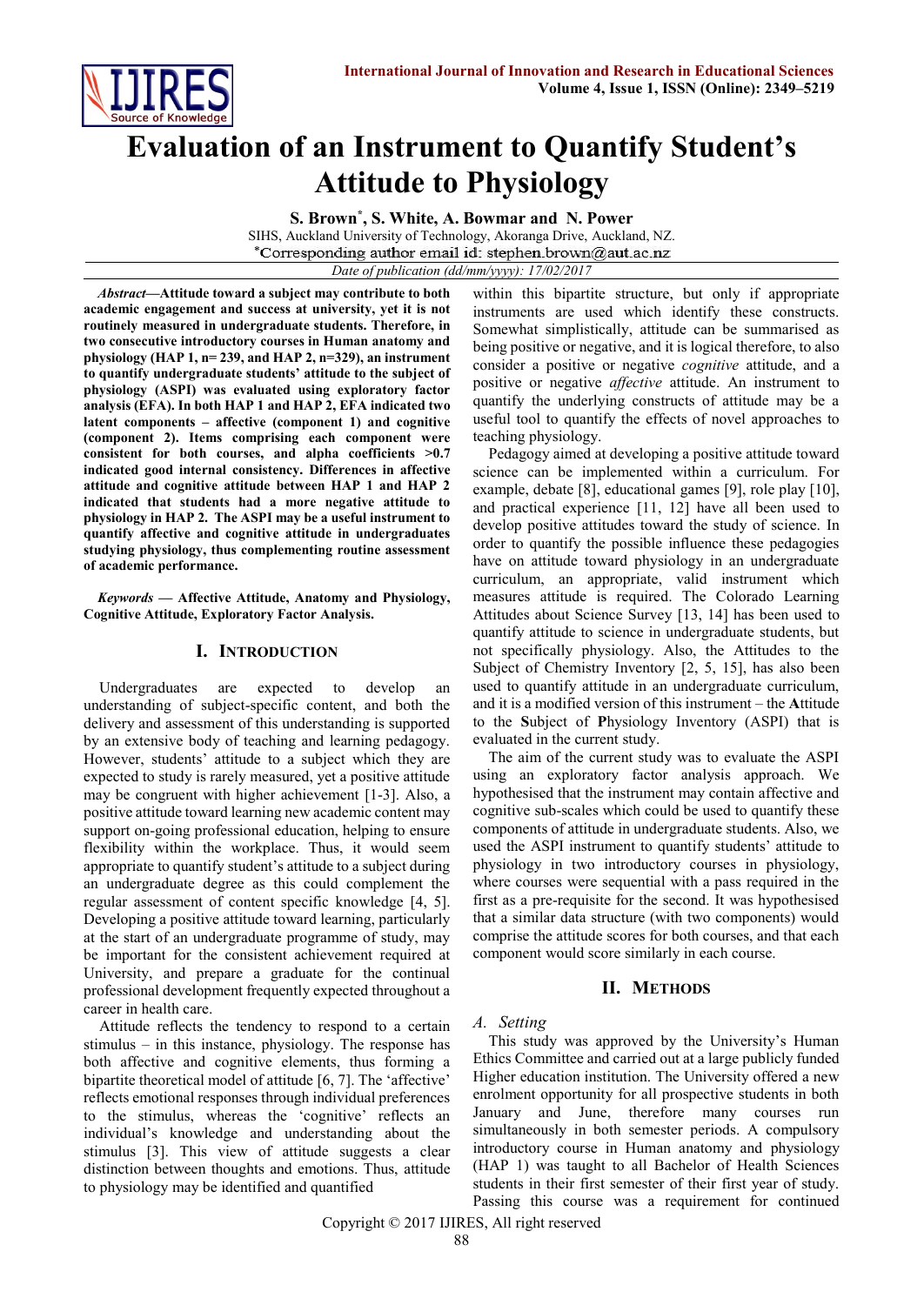#### **International Journal of Innovation and Research in Educational Sciences Volume 4, Issue 1, ISSN (Online): 2349–5219**



progression beyond the first semester and into a second introductory course in Human anatomy and physiology (HAP 2) taught in a student's second semester of study.

The health science programmes are inclusive of nursing, paramedicine, midwifery, physiotherapy, sport and recreation, podiatry, occupational health, oral health, and those on a 'Standard pathway' (which allows a student to enrol but not commit to a named programme of study). Students on the Applied Science and Medical Laboratory Science programmes are also required to complete and pass both HAP 1 and HAP 2 courses. The programmes typically attracted students with a diverse range of pre-university educational experiences, including both school leavers and those re-entering formal education following a period of either work or unemployment. The gender balance was considerably varied between named programmes, with approximately 1:1 (female: male) for the sport and recreation programme, and approximately 10:1 (female: male) for the nursing programme. Demographics of the students were not specifically collected for this study, as access to both student identity and confidential personal details were restricted by the Ethics Committee.

The HAP 1 and HAP 2 courses were delivered as a weekly three hour lecture (recorded at the time of initial delivery and made available to all students for the remainder of the course), and a weekly 2 hour tutorial, over a 13 week period. A mid semester break of two weeks occurred after week 6 of timetabled lectures, and on return, a 7 week continuous period concluded with an additional two week examinations period. All lecture slides for HAP 1 could be pre-purchased by students, or were made available as downloadable power point slides (for HAP 2). Additional work sheets were supplied and used to support learning outcomes in the tutorial sessions. Two, one hour laboratory sessions were part of the HAP 1 course, these being a bone and joint dissection (bovine), and a heart and lung dissection (lamb). Also, two laboratory sessions were part of the HAP 2 course, these being the determination of blood type antigens and the growth of cutaneous microbiota on culture medium. Students were strongly encouraged to purchase an introductory anatomy and physiology textbook, and although not compulsory, attendance at both lectures and tutorials was strongly encouraged.

# *B. Data Collection and Analysis*

A previously evaluated instrument to measure attitude toward the subject of chemistry (ASCI – Bauer 2008) was used as the basis for the instrument used in the current study.

The Attitude to the Subject of Physiology Inventory (ASPI) – as shown in figure 1, was administered to students by university staff not responsible for teaching or assessing the students. Data were collected in weeks 4 and 5 of the course as this was before any major assessment, but captured all enrolled students (the late enrolment period extended to the end of week 2 of the semester). The inventory has 20 equally weighted items each assessed using a 7-point Likert scale.

|                     |                                                                  | Attitude to the Subject of PHYSIOLOGY Inventory (ASPI).                         |                                                             |                            |                               |
|---------------------|------------------------------------------------------------------|---------------------------------------------------------------------------------|-------------------------------------------------------------|----------------------------|-------------------------------|
|                     |                                                                  | PLEASE IDENTIFY YOUR RESPONSE TO EACH ITEM BY CIRCLING THE NUMBER IN THE SCALE. |                                                             |                            |                               |
|                     |                                                                  |                                                                                 | THE SUBJECT OF PHYSIOLOGY IS:                               |                            |                               |
|                     |                                                                  |                                                                                 |                                                             |                            |                               |
| 1.                  | easy                                                             | 11                                                                              | 2   3   4   5   6   7   hard                                |                            |                               |
| 2.                  | worthless                                                        | $1\quad1$<br>$\overline{2}$                                                     | 3   4   5   6   7   beneficial<br>$\mathbf{I}$              |                            |                               |
| 3.                  | exciting                                                         |                                                                                 | 1   2   3   4   5   6   7   boring                          |                            |                               |
| 4.                  | complicated                                                      |                                                                                 | $1 1 2 3 4 5 6 7$ simple                                    |                            |                               |
| 5.                  | confusing                                                        |                                                                                 | 1   2   3   4   5   6   7   dear                            |                            |                               |
| б.                  | good                                                             |                                                                                 | 1   2   3   4   5   6   7   bad                             |                            |                               |
| 7.                  | satisfying                                                       |                                                                                 | $1 1 2 3 4 5 6 7$ frustrating                               |                            |                               |
| 8.                  | scary                                                            | $1\quad1$<br>2                                                                  | 3   4   5   6   7   fun                                     |                            |                               |
| 9.                  | comprehensible                                                   |                                                                                 | 1   2   3   4   5   6   7   incomprehensible                |                            |                               |
| 10.                 | challenging                                                      | $1\quad1$<br>$\overline{2}$                                                     | 3   4   5   6   7   not challenging                         |                            |                               |
| 11.                 | pleasant                                                         | 2                                                                               | $\overline{\mathbf{3}}$                                     | 4   5   6   7   unpleasant |                               |
| 12.                 | interesting                                                      | 2                                                                               | $3 \mid$                                                    | 4   5   6   7   dull       |                               |
| 13.                 | disgusting                                                       | 1<br>2                                                                          | 3<br>4<br>5 <sub>1</sub><br>J.                              | 6   7   attractive         |                               |
| 14.                 | comfortable                                                      | 2<br>$1 \quad$                                                                  | 3<br>- 11<br>$\mathbf{I}$                                   |                            | 4   5   6   7   uncomfortable |
| 15.                 | worthwhile                                                       | $\overline{2}$                                                                  | $\overline{4}$<br>3<br>л.                                   | 5   6   7   useless        |                               |
| 16.                 | work                                                             | $\overline{2}$                                                                  | 3   4   5   6   7   play<br>-1                              |                            |                               |
| 17.                 | chaotic.                                                         | 1 <sup>1</sup><br>2                                                             | 3   4   5   6   7   organized<br>- 1                        |                            |                               |
| 18.                 | safe                                                             | $1 \quad$<br>$\overline{2}$                                                     | 3   4   5   6   7   dangerous<br>- 1                        |                            |                               |
| 19.                 | tense                                                            |                                                                                 | 1   2   3   4   5   6   7   relaxed                         |                            |                               |
| 20.                 | in secure                                                        |                                                                                 | 1   2   3   4   5   6   7   secure                          |                            |                               |
|                     |                                                                  |                                                                                 |                                                             |                            |                               |
|                     |                                                                  |                                                                                 |                                                             |                            |                               |
|                     |                                                                  |                                                                                 | Which Programme of study are you following (please circle): |                            |                               |
|                     |                                                                  |                                                                                 |                                                             |                            |                               |
|                     | Midwifery<br>Oral Health<br>Physiotherapy                        |                                                                                 |                                                             | Nursing                    | Psychology                    |
| Occupational health |                                                                  | Podiatry                                                                        | Standard Pathway                                            |                            | Paramedicine<br>Counselling   |
|                     | Applied Science                                                  | Sport and Recreation                                                            |                                                             | Medical Laboratory Science |                               |
|                     |                                                                  |                                                                                 |                                                             |                            |                               |
|                     | Which Course are you studying (please circle):                   |                                                                                 |                                                             |                            |                               |
|                     | Human Anatomy and Physiology 1<br>Human Anatomy and Physiology 2 |                                                                                 |                                                             |                            |                               |

Figure 1. Attitude to the Subject of Physiology Inventory. A 20-item semantic differential instrument used to quantify attitude in undergraduate students studying two introductory courses in physiology.

All students were given appropriate instruction on completing the questionnaire and were given a participant information sheet which described the background and purpose of the research. All data collected were analysed using appropriate software (IBM SPSS version 22). An exploratory factor analysis was performed on questionnaire responses using the principle component analysis method with varimax rotation - this method was used on responses for each course separately. Internal validity of any identified components was assessed using the Cronbach's alpha  $(\alpha)$  coefficient.

#### **III. RESULTS**

#### *A. HAP1*

Data were obtained from 239 respondents (>90% return). The Kaiser-Meyer-Olkin measure of sampling adequacy was .869 indicating that the data were suitable for the exploratory factor analysis. A two factor solution explained 47.8 % of the total variance. Initial Eigenvalues of 5.79 and 3.75 were calculated for components 1 and 2 respectively, and visual inspection of the screen plot supported a two component solution. Eleven items loaded onto component 1, and 8 items loaded onto component 2 – as shown in Table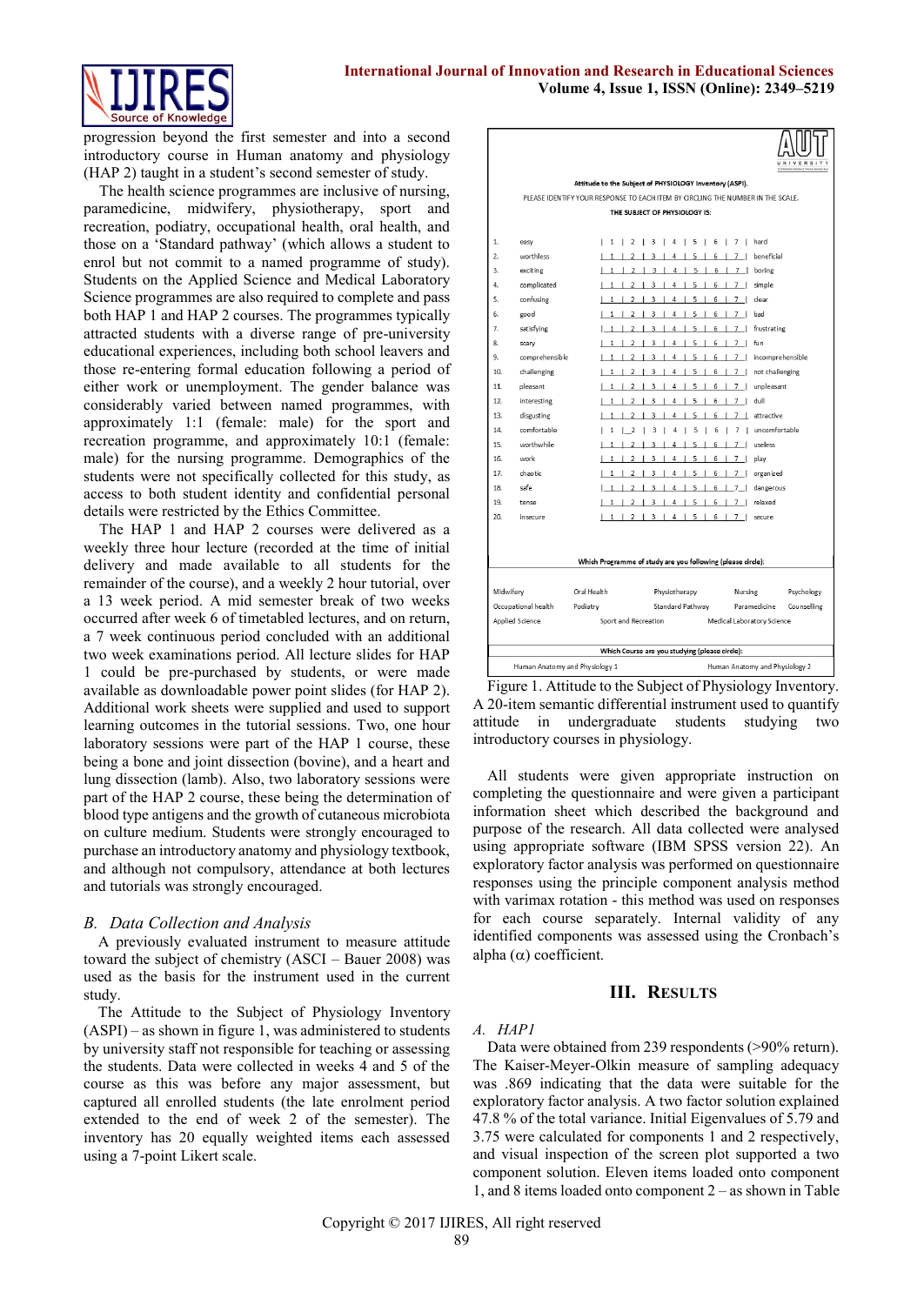

1, with item loadings <.45 excluded. The items which loaded onto components one and two, which have been described as affective and cognitive, respectively, are listed in full in table three. The internal consistency of each component was >0.78.

Table 1. Component loadings for ASPI items identified during exploratory factor analysis. The extraction method was Principal Component Analysis, and the rotation method was Varimax with Kaiser Normalization (Rotation converged in 3 iterations).

| HAP <sub>1</sub> |                  |           | HAP <sub>2</sub> |                  |           |
|------------------|------------------|-----------|------------------|------------------|-----------|
| <b>Item</b>      | Component        |           | Item             | Component        |           |
|                  | <b>Affective</b> | Cognitive |                  | <b>Affective</b> | Cognitive |
| α                | 0.786            | 0.788     | α                | 0.741            | 0.772     |
| q6               | .812             |           | q12              | .751             |           |
| q12              | .809             |           | q15              | .741             |           |
| q11              | .747             |           | q6               | .735             |           |
| q15              | .739             |           | $q1\bar{1}$      | .699             |           |
| q7               | .663             |           | q7               | .673             |           |
| q14              | .650             |           | q14              | .660             |           |
| q13              | $-.638$          |           | q9               | .650             |           |
| q18              | .571             |           | q13              | $-.596$          |           |
| q9               | .540             |           | q2               | $-.577$          |           |
| q2               | $-.504$          |           | q3               | .575             |           |
| q <sup>3</sup>   | .460             |           | q18              | .533             |           |
|                  |                  |           | q20              | $-.492$          |           |
| q19              |                  | .767      | q19              |                  | .689      |
| q5               |                  | .745      | q10              |                  | .681      |
| q <sub>4</sub>   |                  | .737      | q4               |                  | .672      |
| q10              |                  | .718      | $q\overline{5}$  |                  | .668      |
| q1               |                  | $-.619$   | q16              |                  | .589      |
| q16              |                  | .578      | q <sub>1</sub>   |                  | $-.572$   |
| q8               |                  | .536      | q8               |                  | .532      |
| q20              |                  | .535      |                  |                  |           |

# *B. HAP 2*

Data were obtained from 329 respondents (> 90% return). The Kaiser-Meyer-Olkin measure of sampling adequacy was .875 indicating that the data were suitable for the exploratory factor analysis. A two factor solution explained 44.8 % of the total variance. Initial Eigenvalues of 5.69 and 3.27 were calculated for components 1 and 2 respectively, and visual inspection of the screen plot further supported a two component solution. Twelve items loaded onto component 1, and 7 items loaded onto component 2. Items with loadings <.45 were excluded.The items which loaded onto components one and two, which have been described as affective and cognitive, respectively, are listed in full in Table 3. The internal consistency of each component was >0.74.

#### *C. Comparing HAP 1 with HAP 2*

Two components were identified with both HAP 1 and HAP 2, and in both cases these were termed affective (component 1) and cognitive (component 2). Component scores were calculated by firstly summing the scores for the items contributing to each component (allowing for reverse coding on items 1, 3, 6-9, 11-16, 19, and  $20 -$ an approach consistent with the original development of the instrument - Bauer 2008), and dividing this value by the number of items in the component. Thus, mean scores for

both cognitive and affective components were calculated for both HAP 1 and HAP 2 respondents, and these are reported in Table 2. Lower scores for both the cognitive and affective components of attitude were recorded for HAP 2 compared to HAP 1.

Table 2. Mean (standard deviation) component scores for cognitive and affective components of attitude in students in two introductory Human anatomy and physiology (HAP) courses.  $*$  denotes a significant difference ( $P \le 0.001$ ) using a Student *t*-test.

|           | HAP $1(n=239)$ | HAP 2 $(n=329)$  |
|-----------|----------------|------------------|
| Affective | 4.67(0.68)     | $4.54(0.62)^{*}$ |
| Cognitive | 3.70(0.45)     | $3.44(0.58)*$    |

Table 3. ASPI items contributing to the affective component and the cognitive component in two introductory courses in Human anatomy and physiology (HAP 1 and HAP 2).

| HAP <sub>1</sub> |                         |                 |                  |
|------------------|-------------------------|-----------------|------------------|
|                  | Item                    | "positive" term | "negative" term  |
| Component 1:     | 2                       | beneficial      | worthless        |
|                  | $\overline{\mathbf{3}}$ | exciting        | boring           |
| Affective        | 6                       | good            | bad              |
|                  | 7                       | satisfying      | frustrating      |
|                  | 9                       | comprehensible  | incomprehensible |
|                  | 11                      | pleasant        | unpleasant       |
|                  | 12                      | interesting     | dull             |
|                  | 13                      | disgusting      | attractive       |
|                  | 14                      | comfortable     | uncomfortable    |
|                  | 15                      | worthwhile      | useless          |
|                  | 18                      | safe            | dangerous        |
| Component 2:     | $\mathbf{1}$            | easy            | hard             |
|                  | 4                       | complicated     | simple           |
| Cognitive        | 5                       | clear           | confusing        |
|                  | 8                       | fun             | scary            |
|                  | 10                      | not challenging | challenging      |
|                  | 16                      | play            | work             |
|                  | 19                      | relaxed         | tense            |
|                  | 20                      | secure          | insecure         |
| HAP <sub>2</sub> |                         |                 |                  |
|                  | Item                    | "positive" term | "negative" term  |
| Component 1:     | 2                       | beneficial      | worthless        |
|                  | 3                       | exciting        | boring           |
| Affective        | 6                       | good            | bad              |
|                  | 7                       | satisfying      | frustrating      |
|                  | 9                       | comprehensible  | incomprehensible |
|                  | 11                      | pleasant        | unpleasant       |
|                  | 12                      | interesting     | dull             |
|                  | 13                      | disgusting      | attractive       |
|                  | 14                      | comfortable     | uncomfortable    |
|                  | 15                      | worthwhile      | useless          |
|                  | 18                      | safe            | dangerous        |
|                  | 20                      | secure          | insecure         |
| Component 2:     | 1                       | easy            | hard             |
|                  | 4                       | complicated     | simple           |
| Cognitive        | 5                       | clear           | confusing        |
|                  | 8                       | fun             | scary            |
|                  | 10                      | not challenging | challenging      |
|                  |                         |                 |                  |
|                  | 16                      | play            | work             |

Copyright © 2017 IJIRES, All right reserved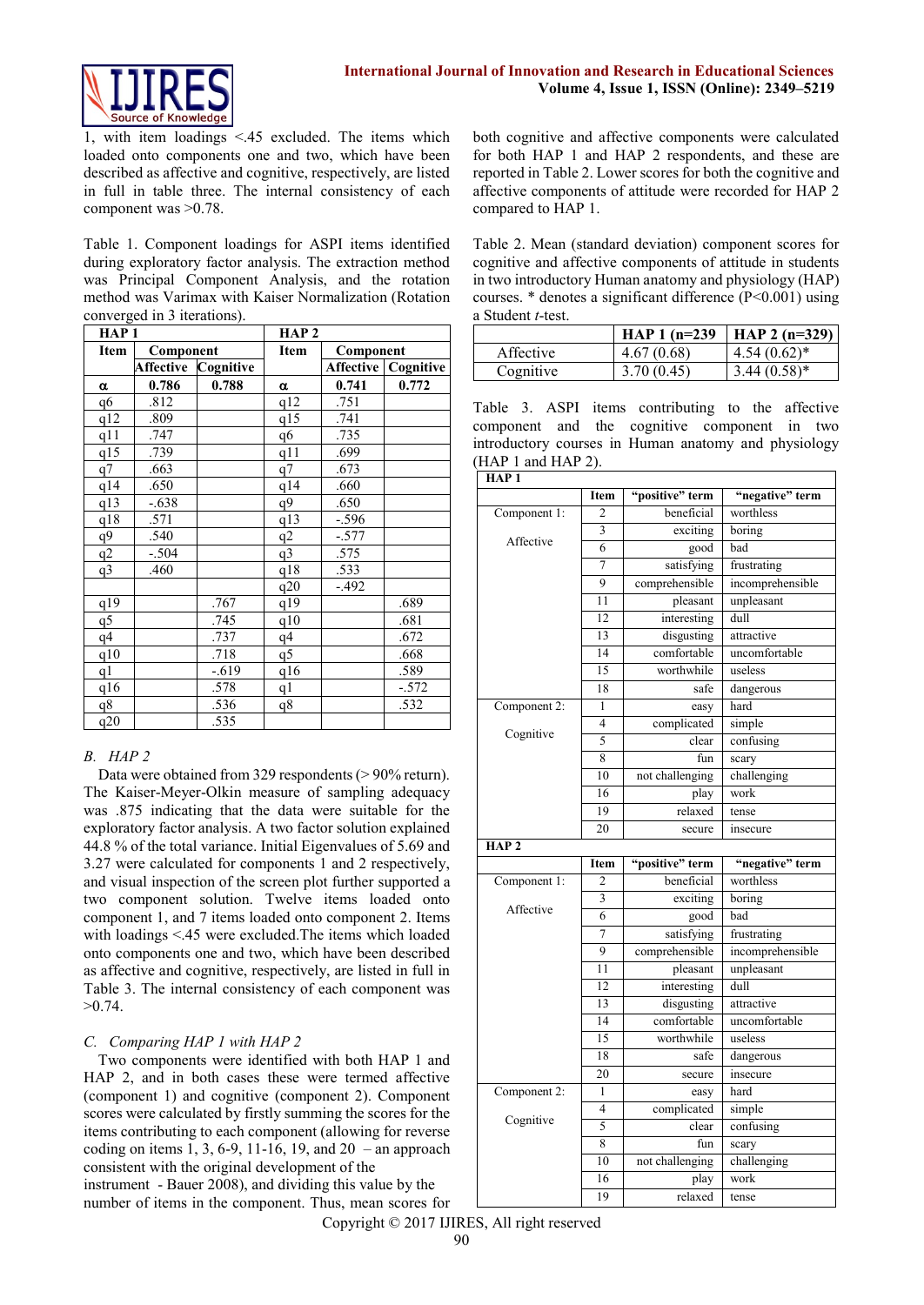

# **IV. DISCUSSION**

In the current study, we evaluated an instrument to quantify attitude to the subject of physiology, in two separate courses, both of which were introductory courses for undergraduate students not majoring in physiology. This type of 'service course' needs to satisfy the requirements of many degree programmes while presenting physiology as a relevant and coherent subject. Measuring attitude in this context is unique and may be a useful adjunct to the evaluation of the student experience. The last thing educators want to see is students scoring high on tests, but thinking that physiology is depressing, boring, or otherwise unpleasant – courses that promote both content knowledge and a positive attitude toward science are important for students to stay in advanced physiology programmes (e.g. Medicine) and to pursue science-related careers [2]. Our initial evaluation of the ASPI used an exploratory factor analysis method consistent with the evaluation of the original instrument [5], and the two component solution is consistent with the theoretical structure of attitude.

A semantic differential scale, which required a respondent to express their attitude toward physiology on a scale indicated by polar adjectives, was selected over the typical alternative (for example, indicate the level of agreement with a statement) in order to focus the attention of the respondent on a single attitude object—physiology. In the current study, we were only interested in the respondents attitude to physiology and not their attitudes to studying science or simply being at University, thus another feature of the semantic differential is trying to focus respondents to a very specific attitude object [16]. It has been shown that college students are able to distinguish their feelings and performance among the various disciplines, such as chemistry versus biology versus physics [5]. Thus, it was important to focus on the single discipline of physiology, however, this is the first time this instrument has been used in this context.

The HAP 1 and HAP 2 courses were analysed separately, with very similar results for both exploratory factor analyses. The description of components 1 and 2 as affective and cognitive respectively, was based on the subjective interpretation of the items which load onto each component. This was informed by the original evaluation of the instrument [5], and by the subsequent modification and production of the shortened version of the original instrument [2]. Some items identified in the affective component may appear to be more aligned with a cognitive domain (for example, comprehensible – incomprehensible), and some items identified in the cognitive component may appear to be more aligned with an affective domain (for example, relaxed – tense). The position of an item within a component is endorsed by the exploratory factor analysis, however, its overall contribution to the component is open to interpretation. We used Cronbach's alpha coefficient values to quantify the internal consistency of the items contributing to a component, and all values were  $>0.7$ , suggesting reasonably good internal consistency. The bipartite view of attitudes requires cognitive and affective responses which can be separated but are not necessarily

independent [17], suggesting that a single instrument may be inadequate for quantifying such a multi-dimensional phenomenon.However, attitude also has characteristics such as importance, certainty, and accessibility  $[18]$  – this inter-attitudinal structure may connect different subconstructs of attitudes to one another, and/or to more underlying psychological constructs, for example values. Therefore, in the current study, the identification of items which may, on interpretation, appear to align with an alternative component, may reflect the underlying complex inter-relations consistent within attitude.

Although there was considerable similarity between the items which loaded onto components 1 and 2 for HAP 1 and HAP 2, an exception was item 20. This item loaded onto component 2 for HAP 1 (factor loading 0.535), and loaded onto component 1 (factor loading -0.492) for HAP 2. This item achieved factor loading scores of −0.34, −0.53, 0.23, 0.29 in the original evaluation in which Bauer [5] identified 4 factors, whereas a process of scale reconstruction and refinement [2] removed this item altogether. In this refined version of the attitude questionnaire only 8 items remained, with items 1, 4, 5, and 10 loading onto the cognitive scale, and items 7, 14, 11, and 17 loading onto the affective scale (the numbering refers to the listing in the original 20 item scale). In the current study, there are some consistencies with the findings of our EFA and the 8 item version of the refined attitude questionnaire, with the exception of item 17 (chaotic – organized) – this item did not load (factor loading <0.2) onto either of the 2 components identified in our EFA, and thus we suggest that this anomaly requires further investigation.

In this study, we have grouped several Likert-type items into a ''survey scale,'' and calculated a mean score for the scale items. Often this practice is recommended [19, 20] when attempting to measure less concrete concepts, and a single survey item is unlikely to be capable of fully capturing the concept being assessed. The exploratory factor analysis technique can provide evidence that the items comprising the scale are sufficiently inter-correlated and that these items, when grouped into a scale, measure the underlying variable. In the current study we used a principle component analysis method of exploratory factor analysis with orthogonal rotation (varimax), consistent with the original evaluation and scale construction of ASCI reported by Bauer [5]. The ASCI was also used in a different study [15] in which a three factor structure was identified using exploratory factor analysis using the principal axis factoring with the direct oblimin rotation method. The type of rotation used in the current study (varimax) is orthogonal and relies on the assumption that the identified components are independent, whereas the direct oblimin rotation method is oblique and allows components to be correlated with each other. Whether the cognitive and affective components of attitude identified in this study are uncorrelated dimensions is questionable and should be the subject of further research.

In the current study, a difference between HAP 1 and HAP 2 was identified for both the cognitive and the affective components of attitude, using a parametric Student *t*-test. The choice of a parametric test in preference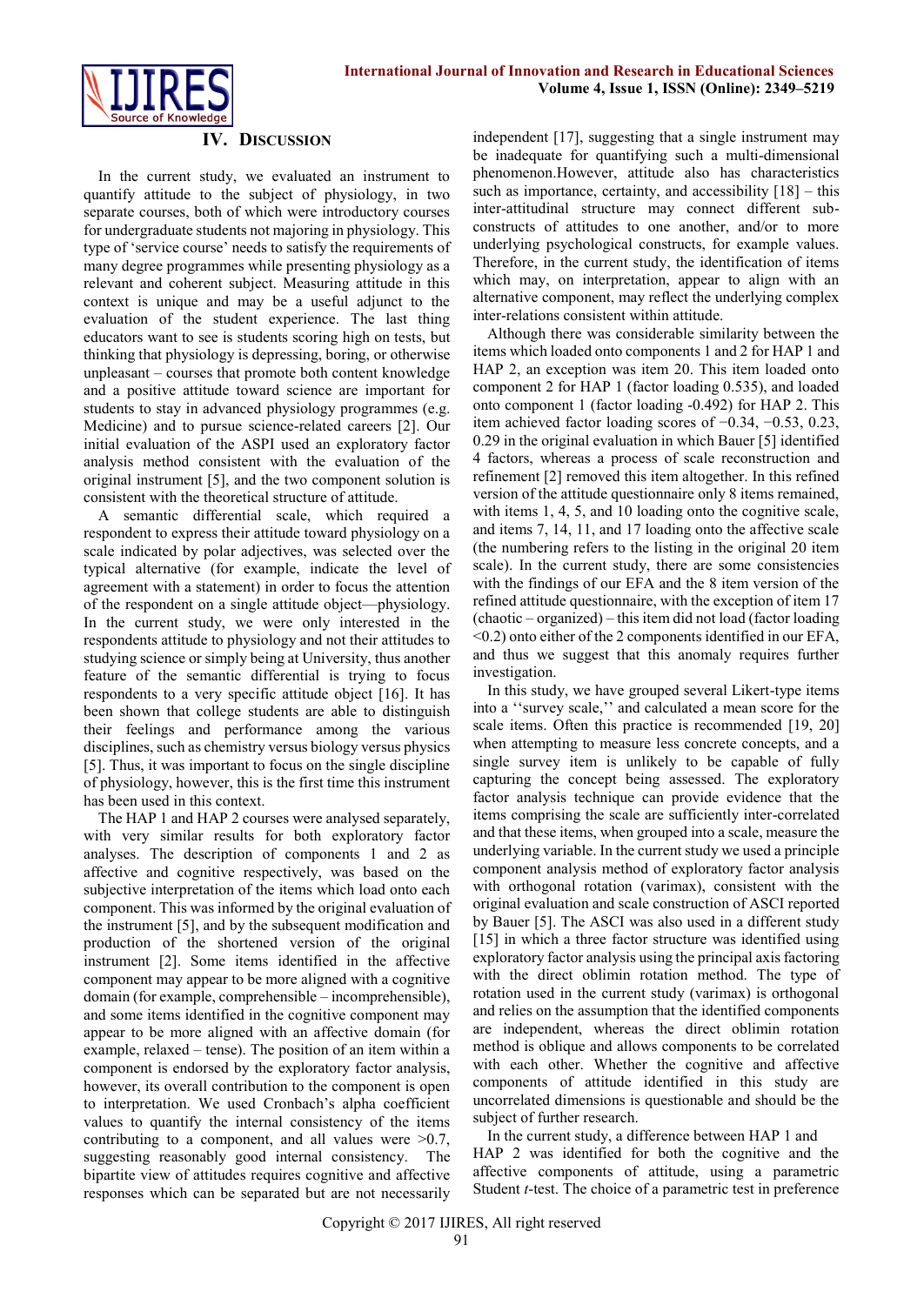

to a non-parametric test was based on the arguments presented elsewhere [20 – 23] The differences between HAP 1 and HAP 2 suggested that students on the HAP 2 course had lower scores for both cognitive and affective attitude toward the subject of physiology when compared to those on HAP 1. This may be due to the HAP 2 course being perceived by many students as being more difficult and expecting students to understand physiological concepts in more depth – this may negatively impact students who only viewed the course as a hurdle to clear before they embarked on their clinical education. Also, as there was a requirement to pass HAP 1 before enrolling into HAP 2, a student's attitude to physiology may have become more negative as they continued to study a topic that was not their chosen programme, which could have been, for example, midwifery or paramedicne. University programmes which require an understanding of the Human body and its physiology, such as nursing, midwifery, and paramedicine, often share common introductory courses in anatomy and physiology. These courses may be based around core principles with their origins in biology [24, 25], however, there is no firm consensus about the content within an introductory course in physiology [26]. Students on named degree pathways which focus on health related topics may fail to engage fully with a generalized Human anatomy and physiology course, unless the examples used to demonstrate core principles are more explicit, and this may contribute to the lower attitude scores recorded in the HAP 2 course [11]. We suggest that the ASPI could be used to regularly measure students' attitude to physiology, and therefore a course instructor may gain insight into the effects of their curriculum on their students' attitude.

Pedagogies which improve the attitude of some learners, particularly when it equates to hands-on experiences, has led to recommendations that simulation is well suited to small groups of learners studying physiology [27]. However, simulations are often conducted in large groups with few students playing an active role and most observing – this may engage the active student, but the passive observer may feel disconnected and leave with a more negative attitude. A predominantly negative attitude towards puzzles designed to enhance learning in Human anatomy and physiology has been reported [28], in contrast to the claims of others that implement puzzle-based learning, and describe it as being fun and possessing an entertainment factor. A laboratory component is often developed to provide students the opportunity to be engaged in a research based laboratory and perform analytical techniques in Human physiology – these classes can promote both independent thinking and positive attitudes to learning physiology [29]. However, in the current study, each course only had two designated laboratory practical sessions, in part because the clinical skills required by these students to perform their roles as health professionals were taught in other courses. This may have negatively impacted the students' attitude to

physiology as they may have perceived the courses to be too theoretical and too little "hands-on".

A students' attitude can also be negatively impacted if there is a disproportionate relation between the degree of perceived effort required to pass an assessment and the credit received for passing it, or if an assessment challenges the learning of the student in unfamiliar ways. Scores achieved in summative assessments are often emphasized by students as performance in these assessments may be the decisive factor of a students' progression [30] - thus it is likely that performance in assessments was likely to impact on measures of a student's attitude in this investigation. However, in the current study, data were collected before any assessments to avoid the impact of these events on attitude, and therefore we can only speculate on the effect of assessment on our student's attitude to the subject of physiology.

# **V. CONCLUSION**

In conclusion, this is the first study to attempt to measure attitude to the subject of physiology using the ASPI instrument. The exploratory factor analyses strongly suggested the likelihood of two underlying components in the instrument, and these have been described as affective and cognitive – these terms being consistent with the theoretical structure of attitude. We suggest that the ASPI can be used to quantify both affective attitude and cognitive attitude to the subject of physiology in undergraduate health science students.

#### **REFERENCES**

- [1] Osborne, J., Simon, S., Collins, S., 2003. Attitudes towards science: A review of the literature and its implications. International Journal of Science Education, 25 (9), 1049-1079.
- [2] Xu, X., Lewis, J., 2011. Refinement of a chemistry attitude measure for college students. Journal of Chemical Education, 88, 561-568.
- [3] Xu, X., Southam, D., Lewis, J., 2012. Attitude toward the subject of chemistry in Australia: An ALIUS and POGIL collaboration to promote cross-national comparisons. Australian Journal of Education in Chemistry, 72, 32-36.
- [4] Berg, C., 2005. Factors related to observed attitude change toward learning chemistry among university students. Chemistry Education Research and Practice, 6 (1), 1–18.
- [5] Bauer, C., 2008. Attitude towards chemistry: A semantic differential instrument for assessing curriculum impacts. Journal of Chemical Education, 85, (10), 1440-1445.
- [6] Bagozzi, R.,Burnkrant, R., 1979. Attitude Measurement and Behaviour Change: a Reconsideration of Attitude Organization and Its Relationship to Behaviour. Advances in Consumer Research, 6, 295-302.
- [7] Rosenberg, M., Hovland, C., 1960. Attitude Organization and Change: An Analysis of Consistency among Attitude Components. New Haven, Yale University Press.
- [8] Shaw, J., 2012. Using small group debates to actively engage students in an introductory microbiology course. Journal of Microbiology and Biology Education, 13 (2), 155-160.
- [9] Akl, E.A., Sackett, K.M., Erdley, W.S., Mustafa, R.A., Fiander, M., Gabriel, C., Schünemann, H. 2013. Educational games for health professionals. Cochrane Database of Systematic Reviews, DOI: 10.1002/14651858.CD006411.pub3.
- [10] Koponen, J., Pyorala, E.,Isotalus, P., 2012. Comparing three experiential learning methods and their effect on medical students' attitudes to learning communication skills. Medical Teaching, 34, e198-e207.
- [11] Freedman, M., 1997. Relationships among laboratory instruction, attitude toward science, and achievement in science knowledge. Journal of Research in Science and Teaching, 34(4), 343-357.
- [12] Abdullah, M., Mohamed, N., Ismail, Z., 2009. The effect of an individualized laboratory approach through micro-scale chemistry